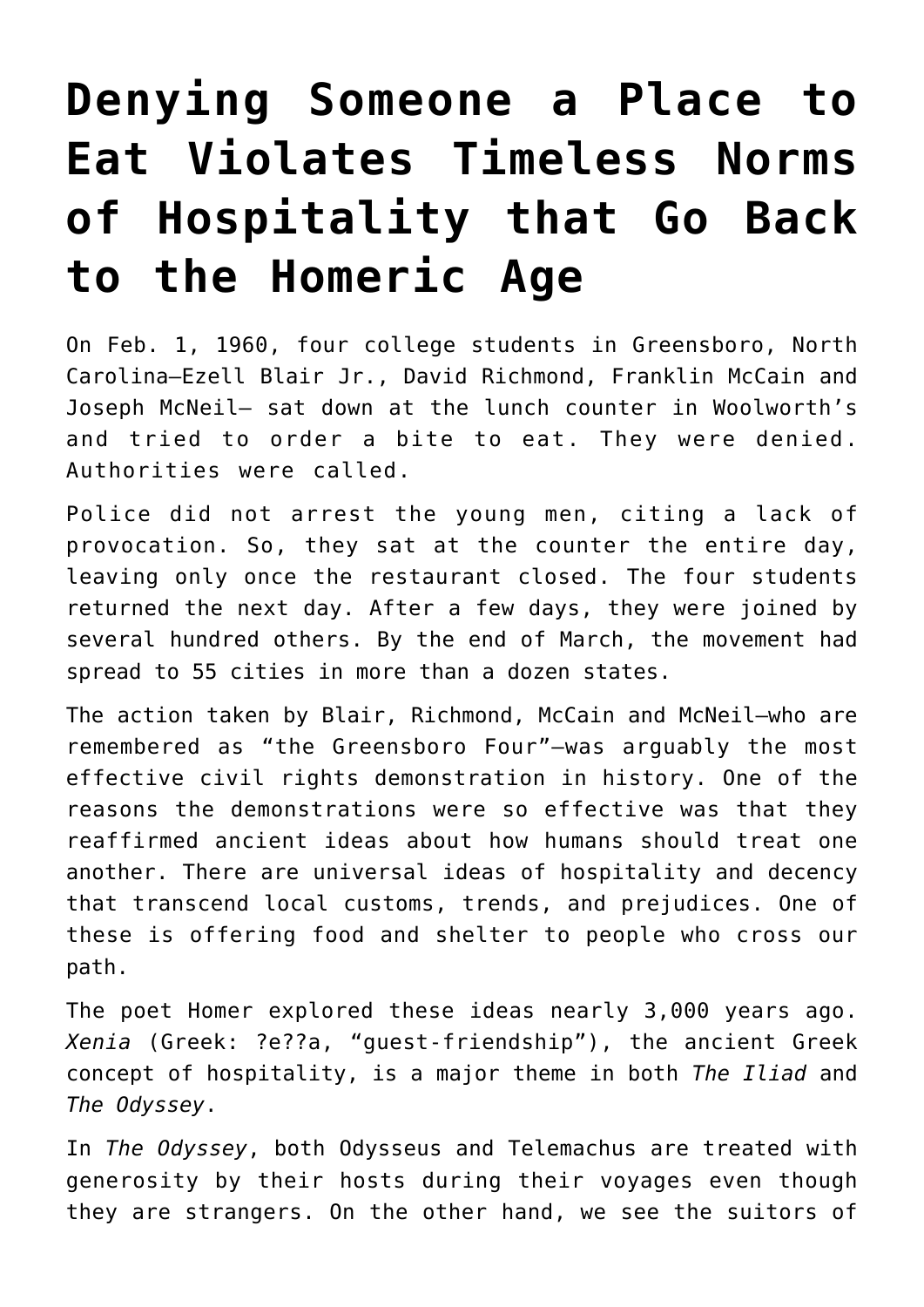Penelope (the Proci) abuse this sacred concept by taking advantage of her generosity as a host. As a result, all 108 suitors (and the maids who helped them, which always seemed crazy to me) are slain by Odysseus and his son.

Another violation of *xenia* occurs in *The Iliad*, where we see Paris commit the ultimate violation of guest-friendship by absconding with Helen. By stealing (or eloping with, if you prefer) the wife of Menelaus, Paris commits a sin not just against his host, but custom and the gods. The ultimate result of this impulsive act: the 10-year Trojan War and the fall of Priam's house.

Homer's tales may be fictional, but the stories demonstrate the importance hospitality played in the ancient Mediterranean world, as well as the expectations and responsibilities of hosts and guests. The Greeks were not unique in this regard. The idea of "protective hospitality" exists in all three of "the Abrahamic traditions"—Islam, Judaism, and Christianity—the scholar Jayme Reaves points out in [Safeguarding the Stranger: An Abrahamic Theology and Ethic of](https://amzn.to/2K8STVN) [Protective Hospitality](https://amzn.to/2K8STVN).

The idea was even explored recently in popular culture. In *Game of Thrones,* the infamous "Red Wedding" scene occurs when Walder Frey abandons customs of hospitality to betray Robb Stark, slaughtering him in the process (along with Stark's mother and pregnant wife).

One can see why showing a certain level of hospitality is a powerful theme in culture and literature: it establishes a basic dignity among fellow humans.

Hospitality has changed from ancient times, of course; but some elements still linger. One of these elements is to allow people—*all* people—to enter, break bread, and sleep in establishments that offer such accommodations to the public.

This rule has not invariably been followed, of course. Nonetheless, it's a good rule that makes sense and appeals to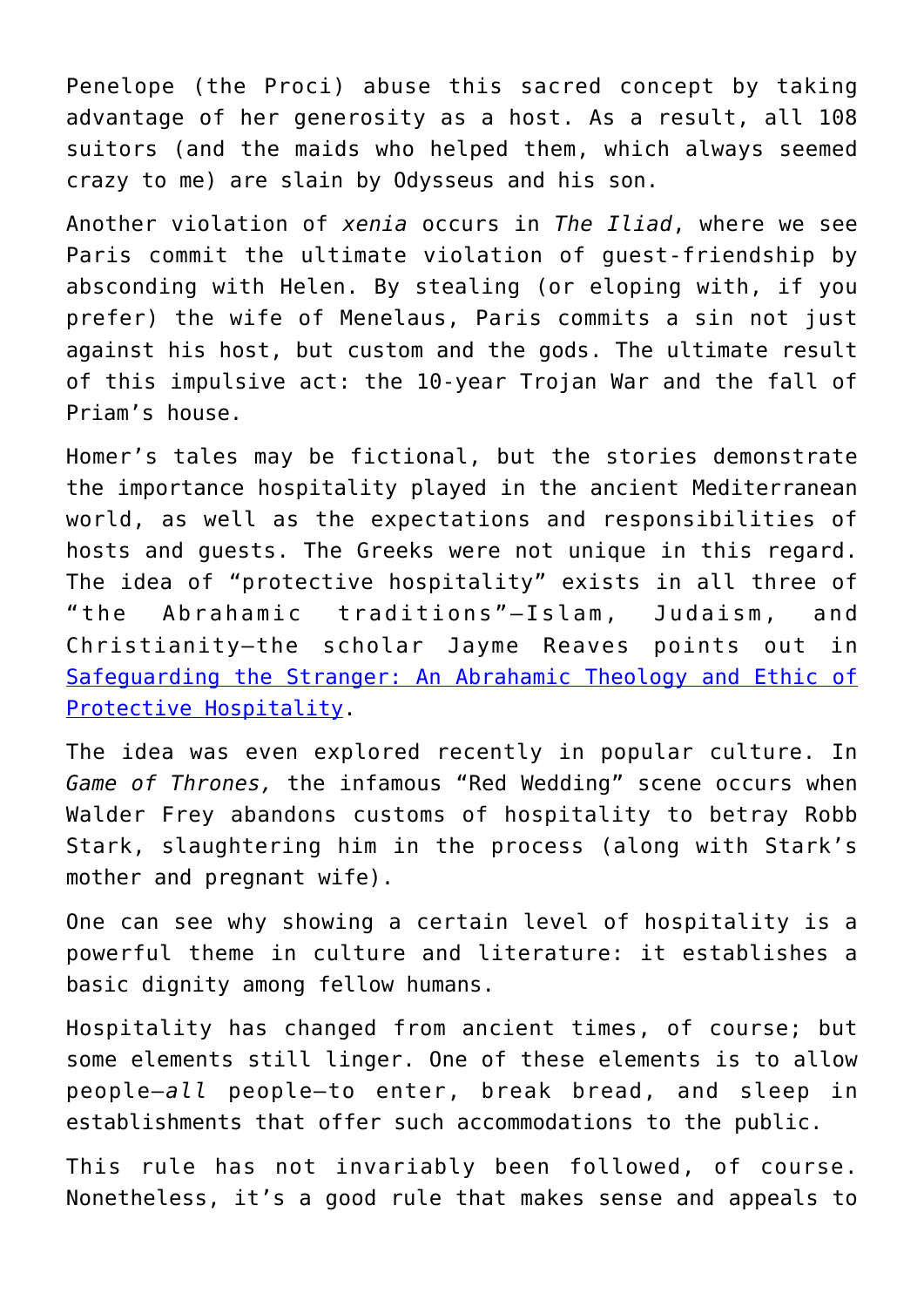our (better) egalitarian instincts. We're all human. We all need to eat and drink. We all need to rest. Maybe you can't bring your pet inside. Maybe you can't get in if you're not wearing a jacket or a tie. Maybe you'll be asked to leave if you drink too much. But the basic premise is this: if you come in and follow the rules, you are welcome to break bread, drink, and rest.

By refusing some people to eat at a lunch counter because the color of their skin, Southern cities were violating something. It wasn't the law – they had that on their side (though not for much longer). They were violating decency. They were violating ancient customs and ideas of how a host is supposed to treat a guest.

Those same laws were violated recently when Sarah Huckabee Sanders, the press secretary of the White House, was asked to leave the Red Hen restaurant because President Trump is her boss.

The owner of the Red Hen, Stephanie Wilkinson, said she asked Sanders to leave because she works for an "inhumane and unethical" administration.

"This feels like the moment in our democracy when people have to make uncomfortable actions and decisions to uphold their morals," Wilkinson [told](https://www.washingtonpost.com/news/local/wp/2018/06/23/why-a-small-town-restaurant-owner-asked-sarah-huckabee-sanders-to-leave-and-would-do-it-again/?noredirect=on&utm_term=.ba2d4cbbb7a8) the *Washington Post*. "I explained [to Sanders] that the restaurant has certain standards that I feel it has to uphold, such as honesty, and compassion, and cooperation. I said, 'I'd like to ask you to leave.'"

Sanders complied.

The event naturally caused an uproar. Yet it's telling that [most of the discussion](http://reason.com/blog/2018/06/25/red-hen-sarah-huckabee-sanders-dinner) has [focused on](https://www.google.com/url?sa=t&rct=j&q=&esrc=s&source=web&cd=1&cad=rja&uact=8&ved=0ahUKEwjb0Z6mvPHbAhXkE5oKHRwoBcUQqUMILDAA&url=https%3A%2F%2Fwww.washingtonpost.com%2Fnews%2Ffood%2Fwp%2F2018%2F06%2F25%2Fwas-sarah-huckabee-sanders-denied-public-accommodation-when-a-restaurant-kicked-her-out%2F&usg=AOvVaw35MmmPOiuGpnHbcwdFVQ7A) whether restaurants have "the right" to deny service to people on such grounds. And which party would benefit from this breach of social norms.

Such questions miss the point.